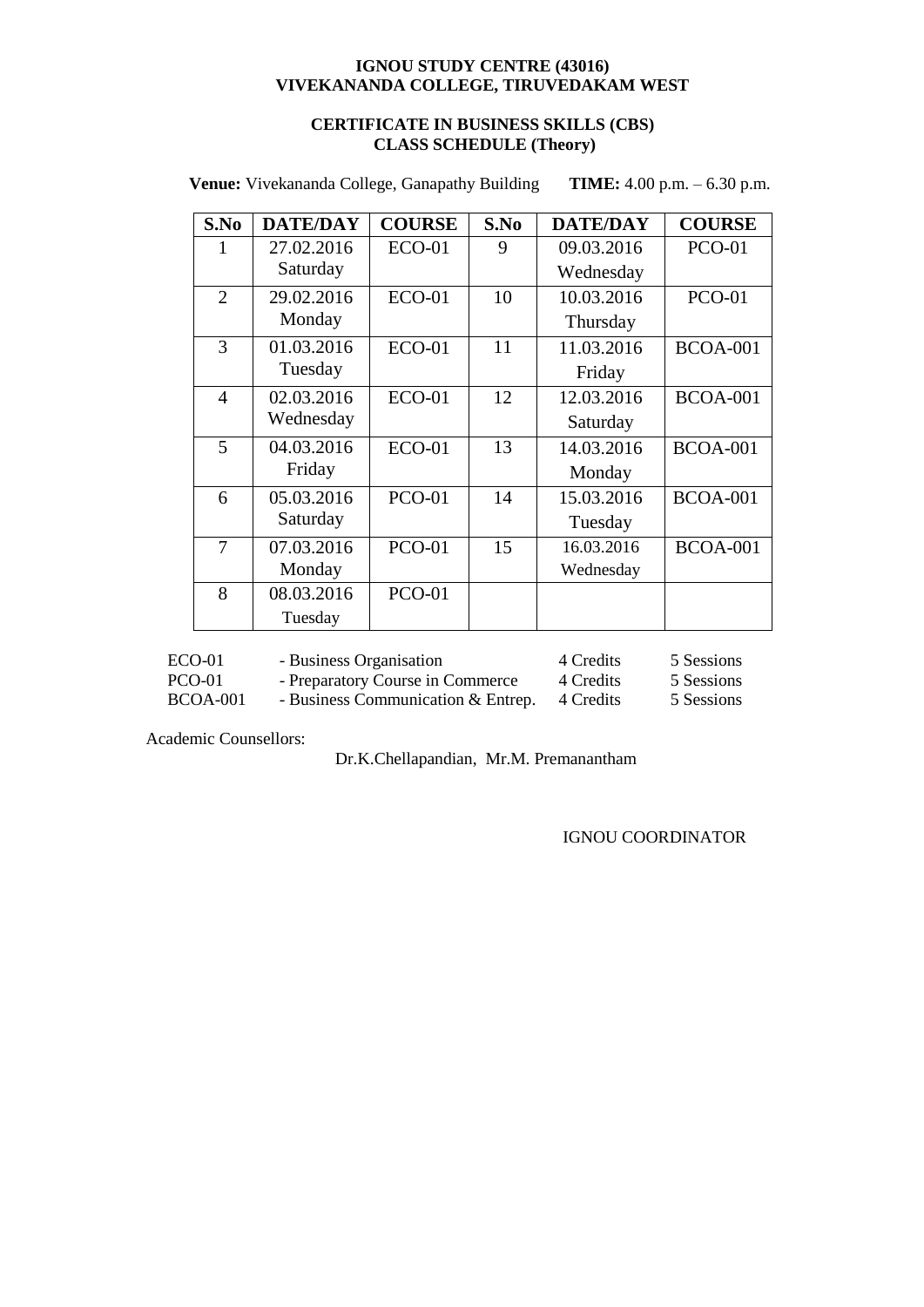## **CERTIFICATE IN BUSINESS SKILLS (CBS) CLASS SCHEDULE (Practical)**

## **Practical: CITL-001 – 4.00 p.m. – 7.00 p.m.**

## **Venue:** Vivekananda College, Vishnu Building

| S.No | <b>DATE/DAY</b>         | <b>COURSE</b>   | S.No           | <b>DATE/DAY</b>        | <b>COURSE</b>   |
|------|-------------------------|-----------------|----------------|------------------------|-----------------|
|      | 21.03.2016<br>Monday    | <b>CITL-001</b> | $\overline{4}$ | 24.03.2016<br>Thursday | <b>CITL-001</b> |
| 2    | 22.03.2016<br>Tuesday   | <b>CITL-001</b> | 5              | 25.03.2016<br>Friday   | <b>CITL-001</b> |
| 3    | 23.03.2016<br>Wednesday | <b>CITL-001</b> | 6              | 28.03.2016<br>Monday   | <b>CITL-001</b> |

CITL-001- Laboratory Course 6 Credits 6 Sessions

Academic Counsellor:

Mr.R.Karthikeyan

IGNOU COORDINATOR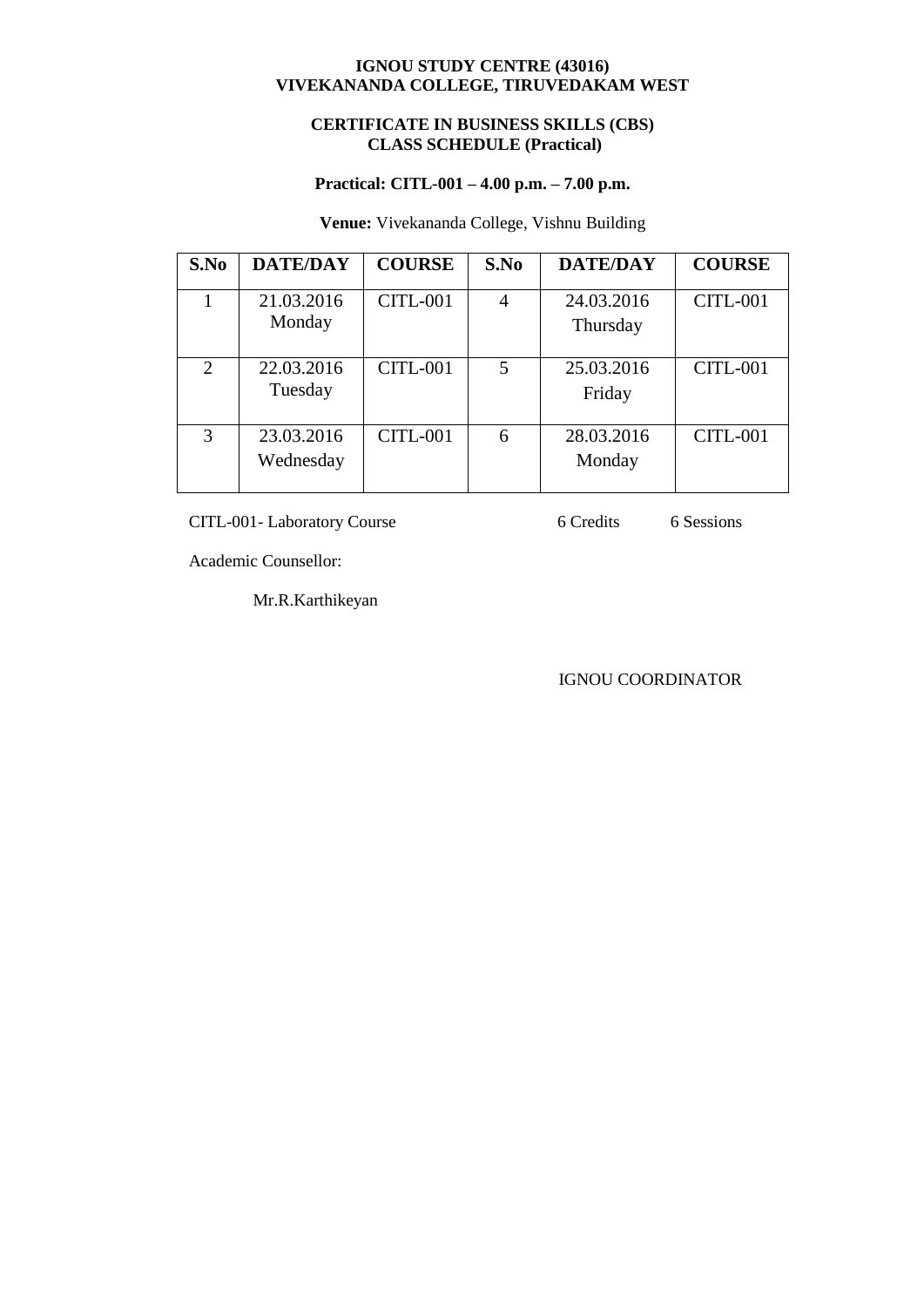## **Diploma in Nutrition and Health Education (DNHE)**

# **CLASS SCHEDULE (Theory)**

 **Venue: Vivekananda College, Zoology Department TIME:** 4.00 p.m. – 6.30 p.m.

| <b>SL.NO</b>   | <b>DATE/DAY</b> | <b>COURSE</b>     |
|----------------|-----------------|-------------------|
| $\mathbf{1}$   | 27.02.2016      | DNHE <sub>1</sub> |
|                | Saturday        |                   |
| $\overline{2}$ | 29.02.2016      | DNHE <sub>1</sub> |
|                | Monday          |                   |
| 3              | 02.03.2016      | DNHE <sub>2</sub> |
|                | Wednesday       |                   |
| 4              | 04.03.2016      | DNHE <sub>2</sub> |
|                | Friday          |                   |
| 5              | 07.03.2016      | DNHE <sub>3</sub> |
|                | Monday          |                   |
| 6              | 08.03.2016      | DNHE <sub>3</sub> |
|                | Tuesday         |                   |
| 7              | 11.03.2016      | DNHE <sub>4</sub> |
|                | Friday          |                   |
| 8              | 12.03.2016      | DNHE <sub>4</sub> |
|                | Saturday        |                   |

| <b>DNHE 1:</b> Nutrition for the community    | 8 Credits | 2 Sessions |
|-----------------------------------------------|-----------|------------|
| <b>DNHE 2:</b> Public Health and Hygiene      | 8 Credits | 2 Sessions |
| <b>DNHE 3:</b> Nutrition and Health Education | 8 Credits | 2 Sessions |
| <b>DNHE 4: Project Work</b>                   | 8 Credits | 2 Sessions |

**Academic Counsellor :** Mr.K.Kamatchi

## **IGNOU COORDINATOR**